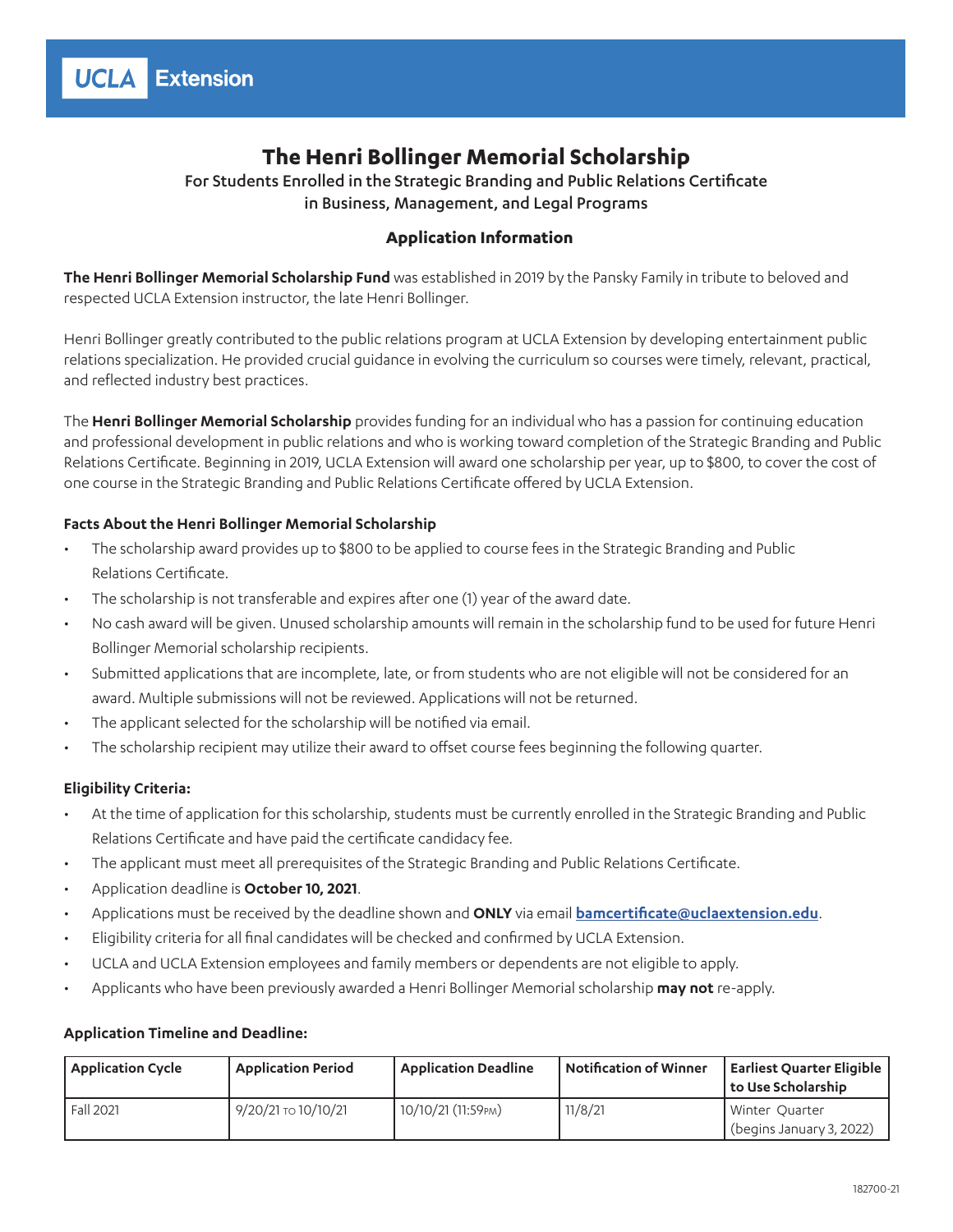

## **Application Form 2021 Due Date: October 10, 2021**

**UCLA** Extension

### **To Apply, Candidates Must Submit:**

- Completed, typed application form (form is fillable).
- One 250-word typed personal statement (form is fillable).
- Applications may only be submitted via email to **[bamcertificate@uclaextension.edu](mailto:bamcertificate@uclaextension.edu)** by the deadline. Deadline is October 10, 2021. Please include "Bollinger Scholarship" in the email subject line.
- Eligibility criteria for all final candidates will be checked and confirmed by UCLA Extension.

### **I. Applicant Information**

If you have questions about The Henri Bollinger Memorial Scholarship or the application process, please contact UCLA Extension at **[\(310\)-206-4271](tel:(310)-206-4271)** or **[bamcertificate@uclaextension.edu](mailto:bamcertificate@uclaextension.edu)**.